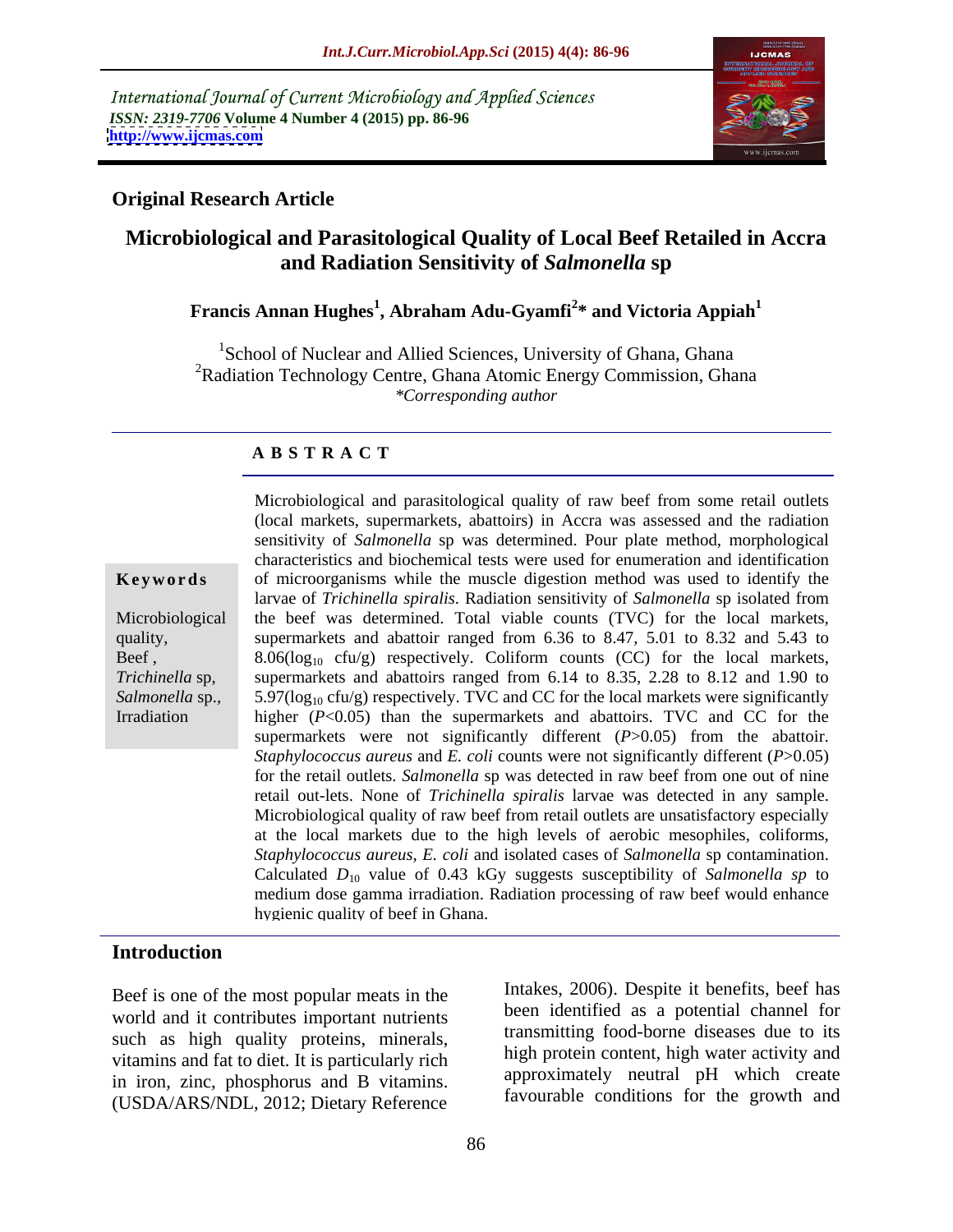survival of bacteria (Bhandare et al, 2007,;El-Gohany, 1994; Yousuf et al., 2008)). Conditions of the storage including beef in slaughterhouses in Accra (Mensah et factors such as temperature and humidity are al, 2001). Prevalence of intestinal parasitic critical in the growth of spoilage and infections have been reported among pathogenic microorgnisms on beef, thus the sections of the population in Ghana and need for effective refrigeration or freezing as these have been related to infected food primary holding methods (Delmore, 2009, (Ayeh-Kumi et al, 2009, Esena and Owusu, Heinz and Hautzinger, 2007). 2013.

Beef products may also be contaminated Generally, decontamination of meat

13.6% of imported meat products (MOFA, recommended procedures for According to Soyiri *et al*. (2008), in Ghana slaughtering of animals may be on bare floors outside the abattoir and the carcass may be singed using vehicle tyres and In order to utilize irradiation for finally washed with unclean water thus decontamination of meat, the determination finally washed with unclean water thus decontamination of meat, the determination facilitating contamination. After of radiation sensitivity of contaminating slaughtering and initial processing in abattoirs, the beef is chilled immediately and subsequently stored under refrigeration  $(3-$  The  $D_{10}$ -value (decimal reduction dose)

while retailing of the beef is carried out in from beef and pork (Agbodaze et al, 2005) and in some cases as much as 15 different bacteria species have been isolated from 2013).

with the roundworm *Trichinella* larvae by products at the industrial level involves the meat grinders and other equipment used for we of non-thermal and thermal technologies processing pork (Smith and Lechman*,* 2003) such as gamma, electron and X-ray *Trichinella spiralis* has been frequently irradiation, high hydrostatic pressure, natural involved in serious human disease outbreaks antimicrobials, active packaging, ohmic (Oivenen *et al.,* 2002). heating, microwave and radio-frequency as In Ghana beef constitutes approximately 2008). The use of steam-vacuuming, hot 24% of domestic meat production and water spray and dilute acids are also 2008), indicating a high patronage by decontamination of meat in slaughter houses consumers. Retailing of beef is (Delmore *et al*. 1998). Irradiation as a food predominantly carried out at the local processing technology possesses unique markets, the supermarkets and the abattoirs advantages such as the capacity to where different storage and handling decontaminate already packaged foods at practices are adopted for preservation. ambient temperatures without any loss of Generally, decontamination of meat well as steam among others (Aymerich et al, recommended procedures for sensory or organoleptic properties (Stevenson *et al*. 1998, Appiah, 1999).

> In order to utilize irradiation for microorganisms is critical.

5<sup>o</sup>C) for retailing purposes. expresses the radiation sensitivity and this is 5°C) for retailing purposes.<br>
The meat is transported to the local markets<br>
The meat is transported to the local markets<br>
The meat is transported to the local markets<br>
The bacterial population or reduce the using unapproved and unclean vehicles, population by a factor of 10. It therefore the open under high ambient temperatures inactivation doses (Thayer, 2000; Adu exposing the beef to flies and contaminants. Gyamfi et al, 2009). Studies have estimated Studies have indicated high levels of aerobic  $\qquad$  the  $D_{10}$  value of pathogens on beef range mesophilic bacteria and coliforms in khebab from 0,11 to 0.8 kGy (Monk et al, 1995; the dose required to inactivate 90% of a viable bacterial population or reduce the provides a basis for accurate estimation of Gramage et al, 1997).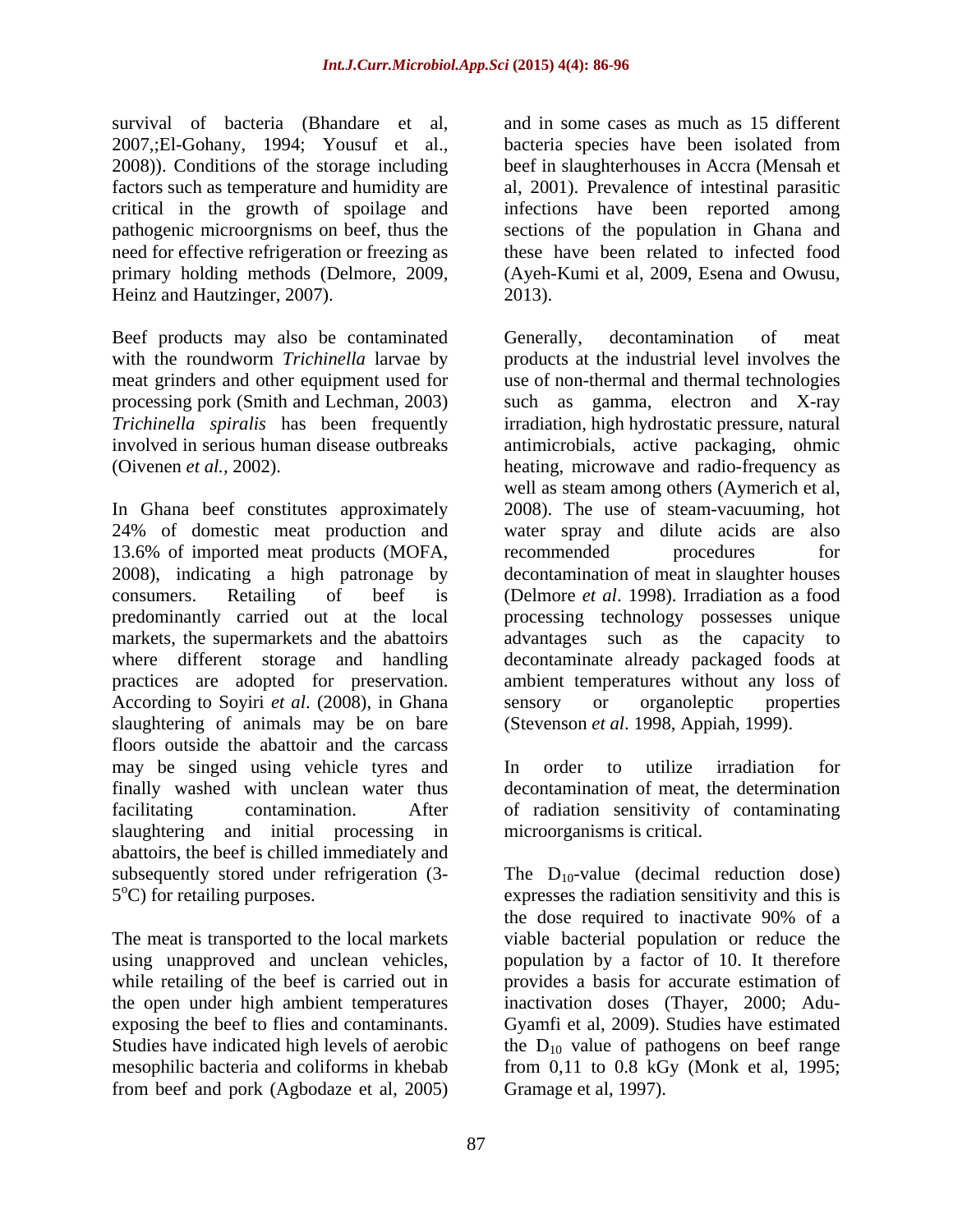- 
- outlets in Greater Accra Region for the presence of *Salmonella* sp. and  $\frac{C_{\text{AP}}}{\text{outlet}}$ . *Trichinella* larvae.
- iii. Determine the radiation sensitivity (D10 - value) of *Samonella* sp in beef.

Samples of raw beef were obtained in Accra from local markets (Kaneshie, Dome, Mokola), using simple random selection of retailers whiles samples from supermarkets (Shoprite, Maxmart, Sotrec) and abattoirs (University of Ghana Farms, Accra Abattoir, and Amasaman Abattoir) were obtained was sampled on three times.<br>
outlet.

# **Microbiological Quality Analysis**

Ten grammes of raw beef sample for each retail outlet was homogenized in 90 ml of 0.1% sterile peptone water (1% peptone water and 0.5% Sodium Chloride) with a blender (Waring Laboratory Blender, 35-37 °C for 24 hours. The inoculum was Christison, Germany) for 5 mins. Microbiological enumeration was carried concentration of  $10^7$  cfu/ml using serial out using standard decimal dilution and plate dilution and pour-plate methods on Xylose count methods (APHA, 1992). Total viable count was estimated on Plate Count Agar  $U.K$ .) for 48 hrs at 37 °C. A 1ml suspension (Oxoid, U.K.) for 48 hrs at 35 °C. Coliform was added to 10 g of freshly slaughtered count was estimated on Violet Red Bile beef carcass aseptically in low density sterile Agar (Oxoid, U.K.) for 48 hrs at 35  $^{\circ}$ C. polyethylene film pouches and sealed. The *Staphylococcus aureus* count was estimated inoculated beef substrate was homogenized on Baird-Parker Agar (Oxoid, U.K.) for 48 for 3 mins using the stomacher homogenizer hrs at 35 °C. *E. coli* count was estimated on (Mix 2 AES Laboratoire, France) and stored

The objectives of this study were to: Eosin Methylene Blue Agar (Oxoid, U.K.) i. Determine the microbiological carried out by incubation on Xylose-Lysine quality of beef sampled from retail Desoxycholate media (Oxoid, U.K.) for 48 outlets in Greater Accra Region. https://www.informultime.org/mathematics/mathematics/mathematics/mathematics/m<br>the API 20 E microtube system ii. Screen beef sampled from retail (BioMerieux, France). Each sample was for 48 hrs at 37 °C. Samonella detection was oC. *Samonella* detection was Desoxycholate media (Oxoid, U.K.) for 48 hrs at 37 °C followed by confirmation using <sup>o</sup>C followed by confirmation using the API 20 E microtube system (BioMerieux, France). Each sample was analysed in triplicate and 9 independent experiments were undertaken for each outlet.

### **Digestion Technique for identification of Trichinella larvae in beef striated muscle**

**Materials and Methods** biggested in a conical flask business and digested in a conical flask **Samples Samples Examples Containing** 20 **III** of active pepsin solution. using purposive or judgemental sampling.<br>Each local market, supermarket or abattoirs Fichinella larvae. Nine independent One gramme of muscle tissue was cut into containing 20 ml of acid pepsin solution.  $37 \text{ °C}$  and centrifuged (Centurion, U.K.) at 1000 rpm for 4 mins to sediment the larvae. The supernatant was discarded and the sediment was re-suspended in 20 ml formol saline solution and centrifuged again to sediment the larvae. The supernatant fluid was further discarded. The sediment was examined under a light microscope for *Trichinella* larvae. Nine independent experiments were undertaken for each outlet.

# **Determination of Radiation Sensitivity**

*Salmonella* sp (05 group) isolated from raw beef was used as inoculum. Cultures were reactivated in nutrient broth and incubated at 35-37  $^{\circ}$ C for 24 hours. The inoculum was standardized to an approximate  $\frac{7}{7}$  cfu/ml using serial Lysine-Desoxycholate medium (Oxoid, <sup>o</sup>C. A 1ml suspension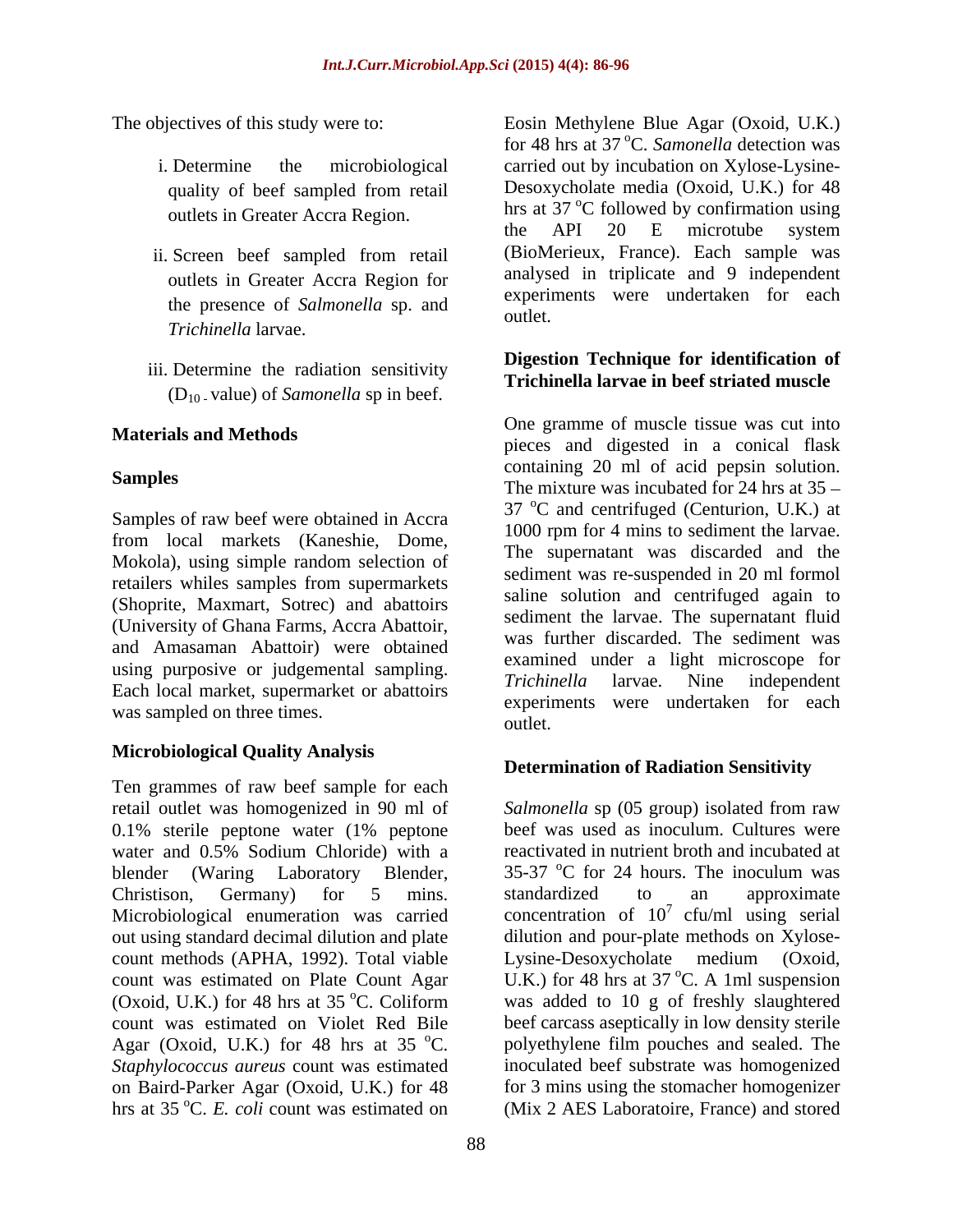at  $3-5$  °C for 24 hours. The samples were

samples were analyzed for surviving *Salmonella sp.* Three replicate experiments were undertaken. Mean counts of E. coli for beef from the

Data obtained from the microbiological *Staphylococcus aureus* were within the survey were subjected to analysis of range of 4.77 and 5.50 log  $_{10}$  cfu/g. No variance (ANOVA) to determine significant significant differences ( $p$ >0.05) were differences between the means. The established between the local markets, Statistical Package for the Social Sciences (SPSS version 16, 2007) was used to Staphylococcus aureus counts. No analyze the data at  $(p<0.05)$  significant level. Where there were significant the nine samples obtained from both the differences, the Tukey's Multiple local markets and the abattoirs. Out of the Comparison test was used to separate the nine samples obtained from the

*Salmonella* counts (cfu/g) were transformed into logarithms and the data subjected to regression analysis to obtain the  $D_{10}$  (dose population). The  $D_{10}$  values were obtained by plotting  $log_{10}$  *N/No* against D (radiation both the Ghana Standards Board (GSI dose) derived from the equation:  $D_{10} = D /$  the International Commission dose) derived from the equation:  $D_{10} = D$  / the International Commission on (logN- logNo), where No is the initial viable Microbiological Specifications for Foods counts, *N* the viable counts after irradiation at dose *D* (Stumbo *et al*., 1950). The linear regression equations were also calculated.

beef from the local markets, super markets supermarkets.

at 3-5  $\rm{°C}$  for 24 hours. The samples were and abattoirs were 7.91, 6.61 and 6.47  $\log_{10}$ irradiated at doses of 0, 0.12, 0.24, 0.36, cfu/g respectively (Table 1). Coliform 0.48, 0.60, 0.72, 0.84 kGy at a dose rate of counts (CC) for raw beef from the local 1.15 kGy/hr in air using a Cobalt-60 source markets, super markets and abattoirs gave a (SLL-02, Hungary). The mean count of  $7.23$ ,  $5.20$  and  $4.18 \log_{10}$ Fricke dosimetry was used to determine the were significantly  $(p<0.05)$  higher at the absorbed dose. The temperature of the local markets compared to the supermarkets samples was maintained between 6 and 9  $\rm{^{\circ}C}$  and abattoirs. There were no significant during irradiation using frozen ice packs. All differences (*p*>0.05) for the TVC and CC cfu/g respectively. Both the TVC and CC between the supermarkets and the abattoirs.

**Statistical Analysis** were within the range of count of 4.80 and means. supermarkets, two different groups of Mean counts of *E. coli* for beef from the local markets, super markets and abattoirs 4.53  $\log_{10}$  cfu/g. and those for supermarkets and abattoirs for *E. coli* and *Staphylococcus aureus* counts. No *Salmonella* sp was detected in the each of nine samples obtained from the *Salmonella* (04 and 05) were detected in one sample.

required to inactivate 90% of the  $log_{10}$  cfu/g) exceeded the acceptable (log*N*- log*No*), where *No* is the initial viable Microbiological Specifications for Foods correlation coefficient  $(R^2)$  and the standard of (<4.00 log <sub>10</sub> cfu/g) specified by **Result and Discussion** and CC in raw beef from the local markets **Microbiological quality survey** although there were no significant The mean total viable counts (TVC) for raw CC in raw beef from the abattoirs and the The mean TVC for the local markets (7.91  $log_{10}$  cfu/g) exceeded the acceptable standard  $\left(\frac{5}{100} \log_{10} \frac{\text{ctu/g}}{\text{g}}\right)$  specified by both the Ghana Standards Board (GSB) and the International Commission on (ICMSF). The mean CC for all the three retail outlets also exceeded the acceptable both the GSB and ICMSF. The study has revealed significantly higher  $(p<0.05)$  TVC compared to the supermarkets and abattoirs, although there were no significant differences (p>0.05) between the TVC and This suggests probable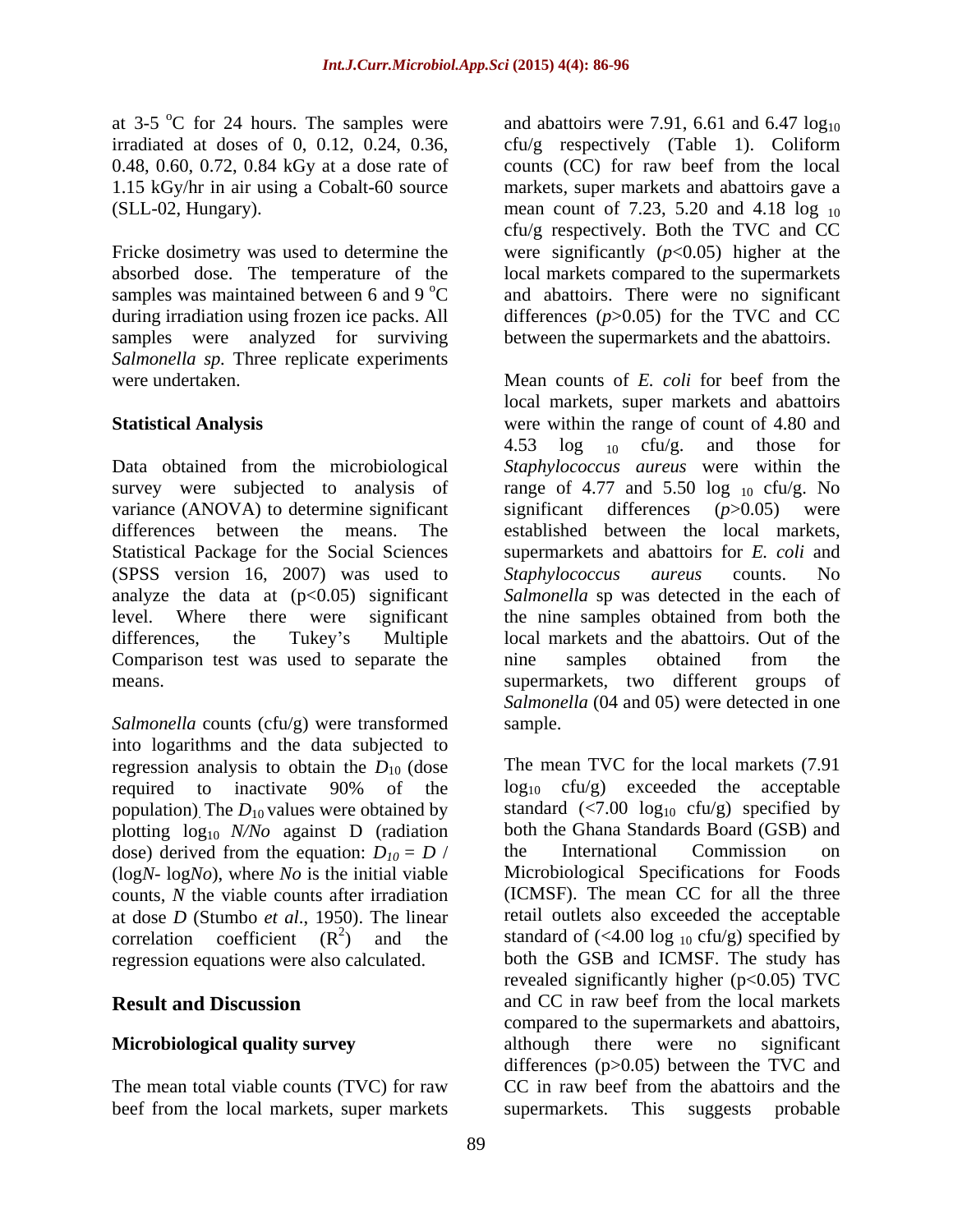differences in the handling, processing and storage of raw beef resulting in relatively satisfactory microbiological quality for beef from the abattoir and supermarkets. The use of refrigeration facilities as well as improved improving the safety and quality of raw study by Mathieu *et al.,* (1991) indicating a mean high TVC of 7.00  $log_{10}$  cfu/g for 2012). It is probable basic hygienic practices<br>bovine meat in markets in Zaire due to over-<br>are not observed retailing of raw beef thus butcher's shop in Awasa, Ethiopia. The has been reported (FDA/CFSAN, 2007). reported TVC values for beef in this study Although the counts recorded in this study ranges of  $4.00 - 5.00 \log_{10} c f u/g$  by Fliss *et al.* (1991) for Tunisian slaughterhouses and staphylococcal food poisoning

retail outlets  $(4.18 - 7.23 \log_{10} ctu/g)$  were high compared to 1.00 - 3.00  $log_{10}$  cfu/g 1988). According to GSB (1990 b) and enterobacteriaceae in beef stem from faecal

contamination and their occurrence in high numbers indicate unsanitary handling and/or inappropriate storage conditions for the beef in local markets in Ghana.

polyethylene packaging and preservatives The mean counts of *Staphylococcus aureus* could probably be the underlying reason for and *E. coli* were not significantly different the superior microbiological quality of beef (p>0.05) for the three retail outlets. The high at abattoirs and supermarkets. According to levels of *Staphylococcus aureus* (4.77 - 5.50 Koutsoumanis and Taoukis (2005) and  $log_{10}$  cfu/g) at the retail outlets indicates the Delmore (2009), the adoption of proper poor handling of raw beef. This finding is storage temperature and hygienic as well as important when compared with a related effective packaging effectively contribute to study on poultry meat in supermarkets, local meat. The results of this study agree with a *S. aureus* were enumerated in the range of bovine meat in markets in Zaire due to over- are not observed retailing of raw beef thus exposure to high ambient temperatures. resulting in the high *Staphylococcus aureus* Ashenafi (1994) also reported a TVC range counts. The presence of staphylococci in the of  $6.00 - 8.00$  ( $log_{10}$  cfu/g) in another study and passages, throats, hair and skin of on the microbial flora of fresh beef from healthy individuals including food handlers are nonetheless higher compared to the are less than the  $5.00 \log_{10} c f u/g$  required to 2.00-4.00 log<sub>10</sub> cfu/g by Soyiri *et al.* (2008) (FDA/CFSAN, 2007), they raise serious for Ashaiman market in Ghana. concerns for food safety and related health Additionally, the mean CC for the three counts  $(4.35 - 4.8 \log_{10} ctu/g)$  in raw beef reported by Fliss *et al.* (1991) and Soyiri *et*  a result of poor handling of the contents of *al.* (2008). The mean coliform counts the intestines during slaughtering (Soyiri *et* recorded for the supermarket and abattoir *al*. 2008). These counts compare well with however agreed with the range of 3.00- 5.00 the range of  $1.30 - 4.28 \times 10^5$  cfu/ml for  $\log_{10}$  cfu/g reported by Ashenafi (1994). meat products in markets within the Kumasi The high coliform counts reported for raw metropolis reported by Antwi-Adjei and beef from the local markets indicated a high Maalekuu, 2014. However, counts of *E. coli* level of contamination resulting possibly reported in the study are far higher than the from the mixing of the offals, the gut and range of  $1.27 - 2.74 \log_{10} c f u/g$  reported by carcass at the local markets (Anderson Adu-Gyamfi *et al* (2012) for poultry meat in Agbodaze et al (2005), most Accra. markets and farms in Accra where the mean 2.28 - 2.70 log10 cfu/g (Adu-Gyamfi *et al*, 2012). It is probable basic hygienic practices has been reported (FDA/CFSAN, 2007). Although the counts recorded in this study produce enough enterotoxins to cause staphylococcal food poisoning implications. The high levels of *E. coli* from retail outlets could be due to contamination of beef from feacal matter as 5 cfu/ml for super markets, local markets and farms in Accra.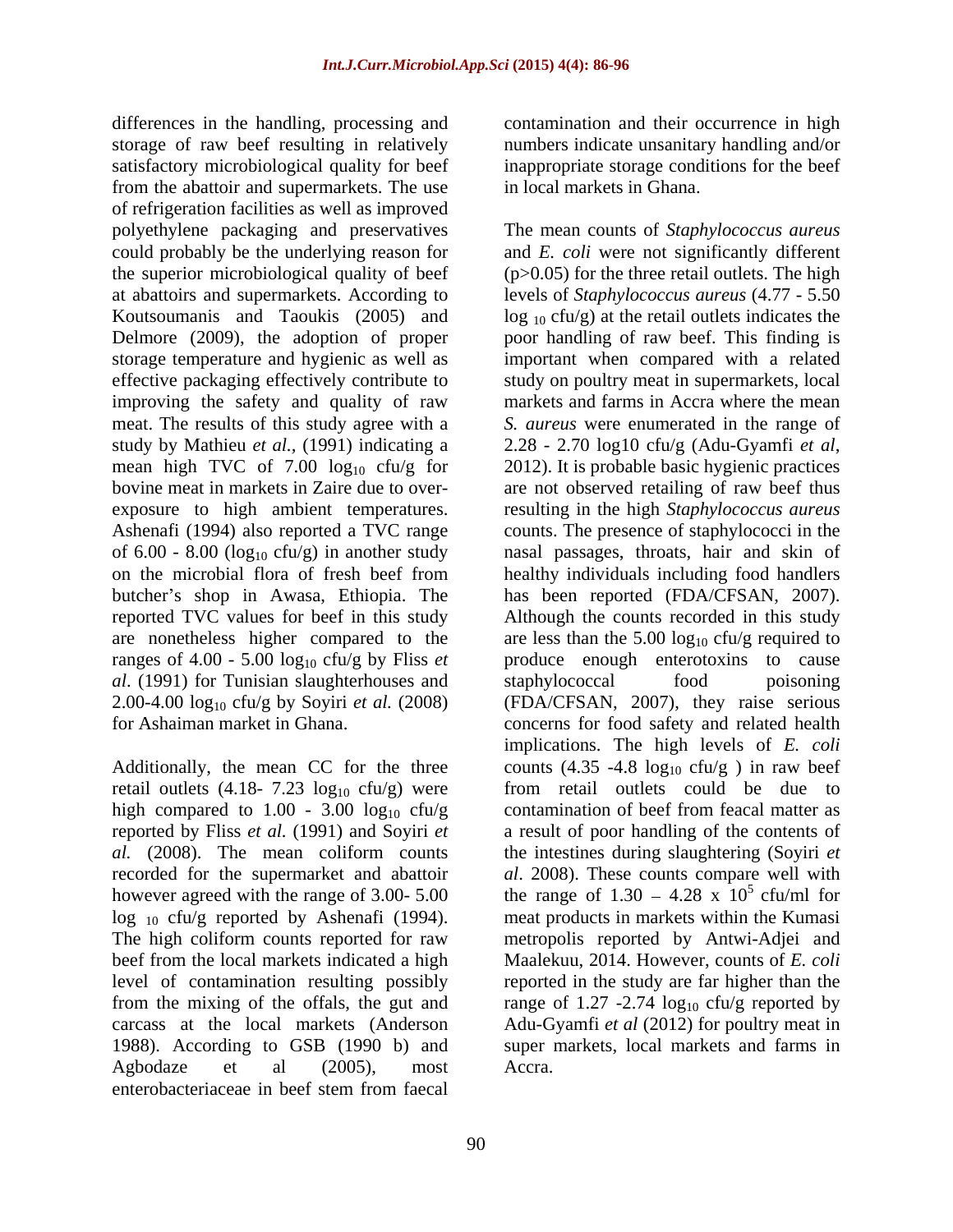The detection of *Salmonella* 04 and 05 expensive and notable sources of*Trichinella* groups in one of the super market beef samples is noteworthy since Ghana Cattle are herbivores and consequently not Standards Authority recommends absence of reservoir for *Trichinella*, except when beef Salmonella sp in a 25 gramme sample pre-<br>products become contaminated through meat cooked meat (GSB, 1990 a). Other studies grinders and other equipment used for have also reported the presence of *Salmonella sp* in raw beef in Ghana. Obeng 2003). There is therefore the probability for et al (2013) detected *Salmonella* sp in raw forage to be contaminated with *Trichinella* meat sold in the Tolon and Kumbungu larvae during handling and processing at the districts of the Northern region of Ghana and explained that poor standards of slaughtering and sale of meat are responsible for this obervation. In another study by Sackey *et al.*, (2001), detection of The results of the radiation sensitivity Salmonella sp in beef was not only experiment show that the calculated  $D_{10}$ attributed to seemingly unhygienic value of *Salmonella* sp (05 group) on raw environmental conditions but also to minced beef at  $6 - 9$  °C was  $0.43 \pm 0.02$  kGy contaminated feed and water. The presence (Figure 1). The linear correlation coefficient of enteropathogenic bacteria such as  $(R^2)$  was 0.986 and the regression equation Salmonella sp and other indicator was Y = -2.328X - 0.078. The coefficient of microorganisms proved the lack of process the regression line was >0.90, indicating a control under which raw meat products are handled and consequently reveals the potential outbreaks of food poisoning. The *D*<sub>10</sub> value provides information on the

in raw beef could further be attributed to the ground beef at  $5^{\circ}$ C and  $4^{\circ}$ C respectively. feeding system adopted for raising cattle in Sommers and Boyd (2006) reported the feed mainly on grasslands, natural pastures use of concentrates which also tend to be radiation resistance of *Salmonella* sp could

are almost non-existent (MOFA, 2008). processing pork (Smith and Lechman, farms (Oivenen, 2002).

# **Radiation sensitivity of** *Salmonella sp*

 ${}^{\circ}C$  was  $0.43\pm0.02$  kGy strong negative linear correlation.

**Parasitological quality survey** The calculated *D*<sub>10</sub> value of *Salmonella* sp *Trichinella* larvae were not detected in beef temperature of 6 to 9 °C (0.43±0.02 kGy) striated muscles obtained from all the retail compares well with the reported range of outlets according to the method used. The 0.371- 0.697 kGy in components of roast absence of *Trichinella* larvae in striated beef meal (Grant and Patterson, 1992), 0.38 muscles of sampled raw beef obtained from  $-0.77 \text{ kGy}$  on chicken at  $2 \text{ }^{\circ}\text{C}$  (Olson, 1998) the retail outlets indicate absence of and 0.40-0.50 kGy on poultry, pork, eggs contamination with *Trichinella*. This finding and seafood at refrigeration temperature is to be expected since the parasite is mostly  $(CAST, 1996)$ . However the mean  $D_{10}$  value found in lightly processed and frozen pork is lower than the range of 0.55 - 0.78 kGy at or wild game products (Crompton and 5 ºC reported by Smith and Pillai (2004) and Savioli, 2006). .The absence of the parasite 0.519 kGy by Chiasson *et al.* (2004) in Ghana and most African countries which average  $D_{10}$  for *Salmonella* spp on ready-torelies on extensive open grazing where cattle eat beef products as 0.61 kGy. Besides and shrubs. Supplementary feeding and the different substrates, the difference in sensitivity of microorganisms to irradiation. (05 group) on raw minced beef at a  $^{\circ}$ C (0.43 $\pm$ 0.02 kGy) ground beef at <sup>5</sup> ºC and <sup>4</sup> ºC respectively. Sommers and Boyd (2006) reported the differences in strains of the species and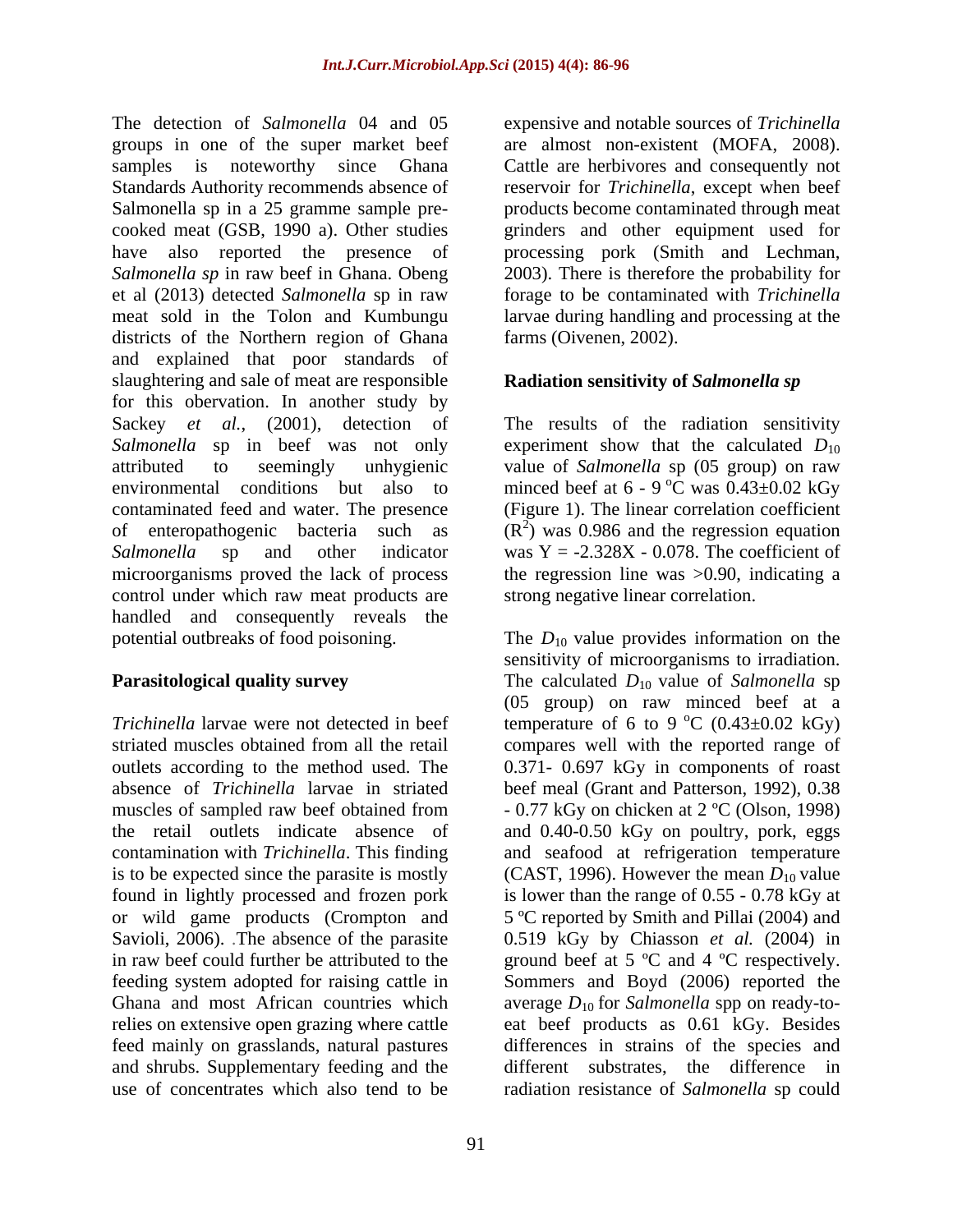also be due to high water activity in raw purpose of eliminating pathogenic strains of beef compared to other beef products *Salmonella sp* can be seen as a highly (Chirinos, 2002). High  $D_{10}$  values for effective processing technology that would Salmonella spp could also be due to the safeguard the hygienic quality of beef and presence of components and other possibly other meat products. condiments in ready-to-eat foods that

The calculated  $D_{10}$  value of 0.43 kGy for 0.43 kGy suggests susceptibility of *Salmonella* sp to medium dose gamma the minimum of current approved doses of achieve a minimum of 11 log cycle processing of raw beef in Ghana for the

possibly other meat products.

compete with bacteria for interaction with Microbiological quality of raw beef from free radicals produced during radiolysis of retail outlets is unsatisfactory especially at water (Sommers and Boyd, 2006; Chirinos, the local markets due to the high levels of 2002). According to Thayer (2004), physical aerobic mesophiles, coliformsand potential and chemical composition of food also pathogens like *Staphylococcus aureus*, *E.*  affects microbial responses to irradiation. *coli* and isolated cases of *Salmonella* sp *Salmonella* sp on raw beef practically means *Salmonella sp* to medium dose gamma 5-7kGy for elimination of pathogens on raw for radiation processing of raw beef for the beef (Ghana Standards Authority, 2007) will purpose of eliminating pathogens such as reduction. Consequently, radiation quality of beef and other meat products. contamination. The calculated  $D_{10}$  value of 0.43 kGy suggests susceptibility of irradiation. Application of approved doses *Salmonella sp* would enhance hygienic

**Table.1** Microbial counts of raw beef from different retail outlets

|                           | Retail outlets       |                       |                      |
|---------------------------|----------------------|-----------------------|----------------------|
|                           | <b>Local Market</b>  | Supermarket           | Abattoir             |
| <b>Total Viable Count</b> | $7.91^{\circ}$ ±0.75 | $6.61^b \pm 1.18$     | $6.47^b \pm 0.76$    |
| <b>Coliform Count</b>     | $7.23^a \pm 0.57$    | $5.20^b \pm 1.76$     | $4.18^b \pm 1.14$    |
| E. coli                   | $4.80^a \pm 0.78$    | $4.53^a \pm 1.30$     | $4.35^a \pm 1.51$    |
| S. aureus                 | $5.50^{\circ}$ ±0.97 | $4.77^{\rm a}$ ± 1.25 | $4.87^{\rm a}$ ±1.27 |

Values are mean counts of nine independent experiments. Counts are expressed as log 10 cfu/g. Means in a column bearing the same superscript are not significantly different p $>0.05$ . ND-Not detected. D- Detected.

**Table.2** Presence of Salmonella sp. and Trichinella larvae in raw beef from different retail outlets and the set of the set of the set of the set of the set of the set of the set of the set of the set of the set of the set of the set of the set of the set of the set of the set of the set of the set of the set of t

| Pathogen/Parasite  |                     | Retail outlets      |                     |
|--------------------|---------------------|---------------------|---------------------|
|                    | <b>Local Market</b> | Super Market        | Abattoi             |
| Salmonella         |                     | D (one out of nine) | $\mathbf{r}$<br>ND. |
| Trichinella larvae |                     |                     |                     |

Results of 9 independent experiments; ND- Not detected; D- Detected.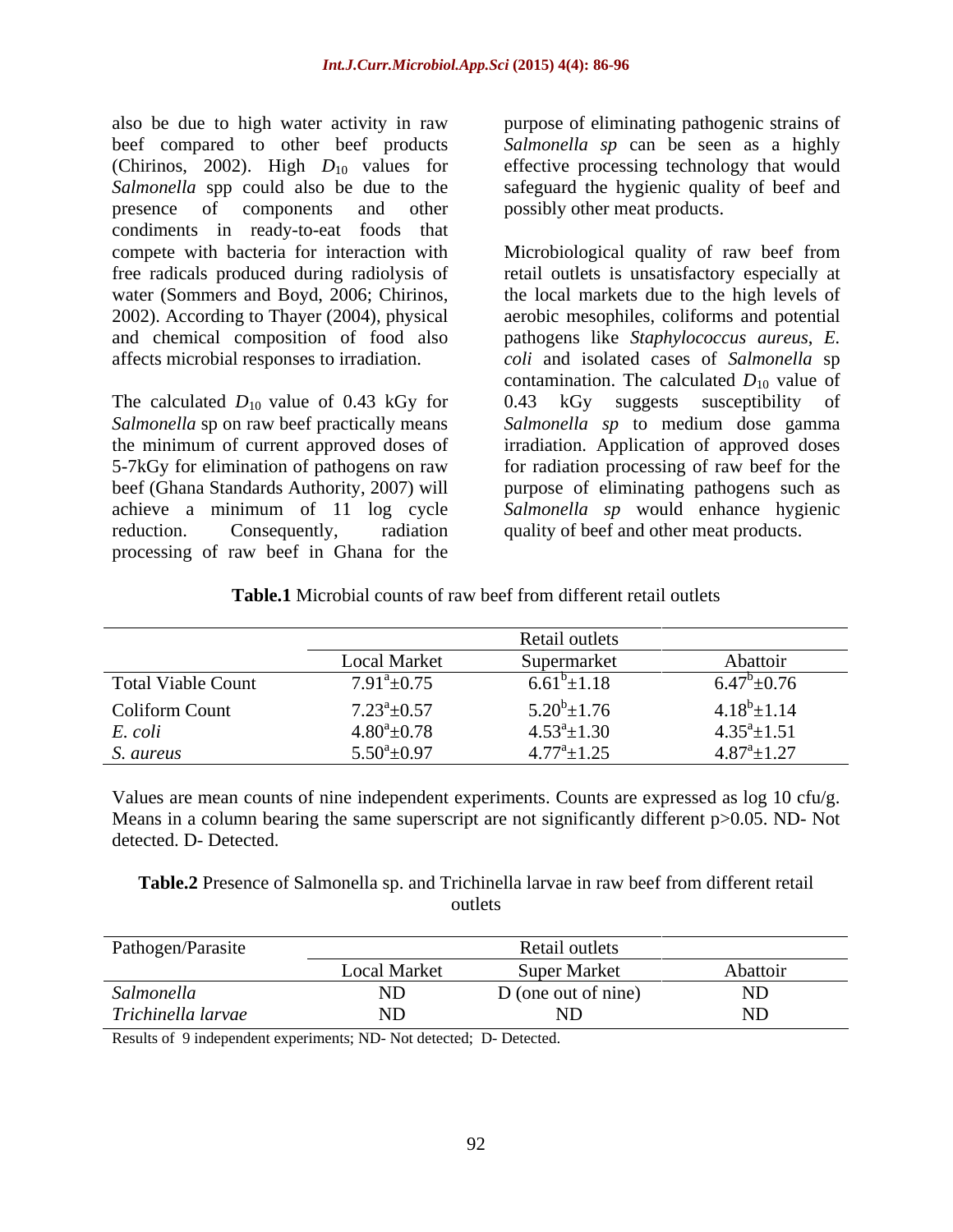

**Figure.1** Radiation resistance curve of Salmonella sp on raw minced beef

The author is grateful to Messrs. Caleb Owulah, E. Akolmoga, and Daniel Larbi of BNARI, Ghana Atomic Energy Commission and Mr. Jonas Asigbee of Noguchi Memorial Institute of Medical Research, Department of Parasitology for their Microbiological quality of "Khebab"

- Adu-Gyamfi, A., Apea Bah, F. and Nketsia-<br>human pathogenic Yersinia bacterial isolates on minced chicken elimination following irradiation and Chemistry 77: 174-178.
- Adu-Gyamfi, A., Nketsiah-Tabiri, J. and *Journal of Applied Science and Technology*, Vol. 14, No. 1-2, pp. 13-
- Adu-Gyamfi, A., Torgby-Tetteh, W. and Appiah, V. 2012. Microbiological

**Acknowledgement** Quality of Chicken sold in Accra and Determination of  $D_{10}$  – value of *E*. *coli. Food and Nutrition Sciences, 3, (5*), *693-698*

- technical support. consumed in the Accra metropolis, Agbodaze, D. A., Nmai, P.N.A., Robertson, F. C., Yeboah-Manu, D., Owusu- Darko, K., Addo, K. K. 2005. Ghana Medical Journal, 39 (2) 46-49
- **References** Anderson, J. K. 1988. Contamination of Tabiri, J. 2008. Radiosensitivities of *enterocolitica*. International Journal of freshly slaughtered pig carcasses with human pathogenic *Yersinia*  Food Microbiology. 7:193-202.
	- and pouched chicken meal and their Appiah, V. 1999. Benefits and Limitation of chilled storage. Radiation Physics and Science Association (Special Edition) Food Irradiation. Journal of Ghana Vol. 1 No. 2: 17-27.
	- Boatin, R. 2009. Determination of  $D_{10}$  incidence of some food-borne<br>Values of Single and Mixed Cultures pathogens on fresh raw beef from pathogens on fresh raw beef from of Bacteria after Gamma Irradiation, butcher s shops in Awasa, Ethiopia. Ashenafi, M. 1994. Microbial flora and incidence of some food-borne pathogens on fresh raw beef from Bulletin of Animal Health and Production in Africa pp 273-277.
	- 18. Ayeh-Kumi, P. F. Quarcoo, S., Kwakye- Nuako, G., Kretchy, J. P., Osafo- Kantanka, A., Mortu, S. 2009.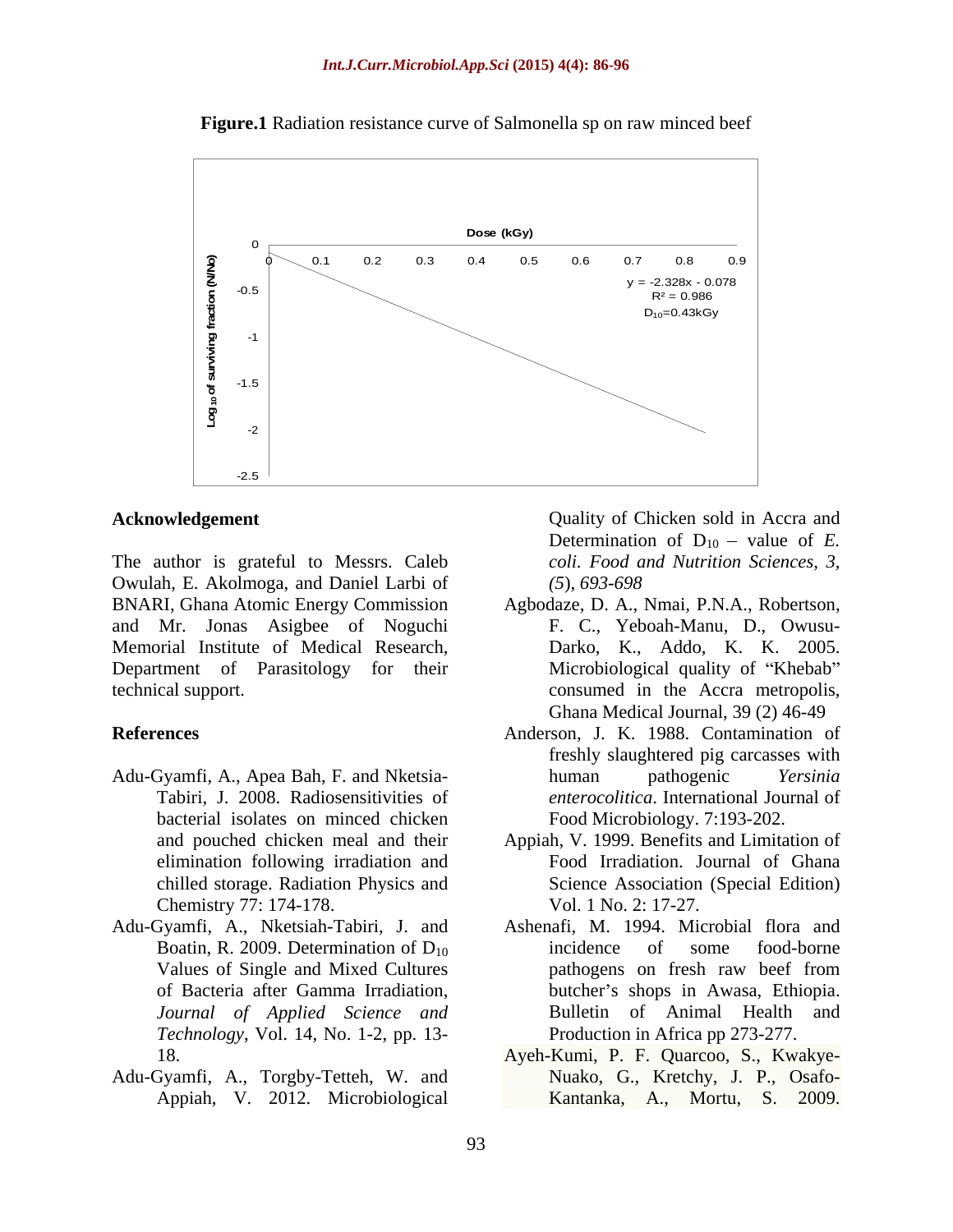Infections among Food Vendors in

- 
- Bhandare, S.G., Sherikarv, A.T., Paturkar, 2007. A comparison of microbial contamination on sheep/goat carcasses traditional meat shops. Food Control
- food. Issue paper, No. 7. Council for
- States, 2003. Morbid. Mortal. Weekly
- Chiasson, F., Borsa, J., Quattara, B., and of *Escherichia coli* and *Salmonella*  of Food Protection. Volume 67. No. 6,
- Chirinos, R. O. Rodolfo., Vizeu M. Dirceu.,
- M. Bernadette., Landgraf Mariza. 2002.
- Savioli. *Handbook of Helminthiasis*
- 
- Prevalence of Intestinal Parasitic Dietary Reference Intakes, 2006, Institute of Accra, Ghana. J. Trop. Med. Parasitol. 32: 1-9 Washington, DC. Medicine of the National Academies, National Academies Press, Washington, DC.
- Aymerich, T.; Picouet, P. A., Monfort, J. M. Donkor, E. S., Aning, E. K., and Quaye, J. 2008. Decontamination technologies 2007. Bacterial Contaminations of for meat products, Meat Science 78, The Informally Marketed Raw Milk in 114 129 Ghana, Ghana Medical Journal, Vol. Informally Marketed Raw Milk in 41 (2), 58-61
	- A.M.,, Waskar, V.S., Zende, R.J. El-Gohany, A. H., 1994. Sausage and in a modern Indian abattoir and Assint-vet-med. J. 30: 146-215 CH 18: 854-868. minced meat as a source of food poisoning microorganisms to man. Assint-vet-med. J. 30: 146-215 CH Agnes, 1995, Food Microb. J 16:226- 280
- CAST, 1996. Radiation pasteurization of Esena, R. K., Owusu, E. 2013. Quality Of Agricultural Science and Technology. Ghana: Review Of Food Borne Ames, Iowa. Diseases And Health Implications, CDC, 2004. Preliminary FoodNet data on International Journal of Scientific & the incidence of infection with Technology Research Volume 2, Issue pathogens transmitted commonly 10, 267-275 Cooked Foods In Urban Schools In Ghana: Review Of Food Borne International Journal of Scientific & 10, 267-275
	- through food-selected sites, United FDA/CFSAN, 2007. U.S. Food and Drug Rep. 53(16): 338-343. Safety and Applied Nutrition, Food- Lacroix, M. 2004. Radiosensitization Natural Toxins Handbook, *The Bad* Administration, Center for Food borne Pathogenic Microorganisms and *Bug Book*.
	- *typhimurium* in Ground Beef. Journal Federal Register, 1997. USA, Vol. 62, No. 232
	- pp 1157-1162(6). International Fliss, I., Sinard, R. E. and Ettriki, A. 1991. Association for Food Protection. Microbiological quality of fresh meat Destro. Teresa Maria., Franco D. G. species in Tunisian slaughterhouse and markets. Journal of Food Protection. 54: 10, 773-777.
	- Inactivation of *Escherichia coli* 0157: Ghana Standards Authority, 2007. Food H7 in Hamburgers by Gamma Technology- Specification for Irradiation. Brazilian Journal of Irradiated Food (GS 210:2007) 2<sup>nd</sup> Microbiology. Volume 33. No. 1. Edition, Ghana Standards Authority. Technology- Specification for nd
- Crompton, D. W. T., and L. Grant, I. R., and Patterson, M. F. 1992. *for Public Health*. Null: CRC, 2006. in the components of a chilled ready Delmore, R. J. 2009. Beef Shelf-life. The meal. Department of Food California Polytechnic State University, San Luis Obispo. **Example 20** University of Belfast. Northern Sensitivity of Food-borne pathogens meal. Department of Food Microbiology. The Queen's University of Belfast. Northern Ireland, U.K. Journal of Food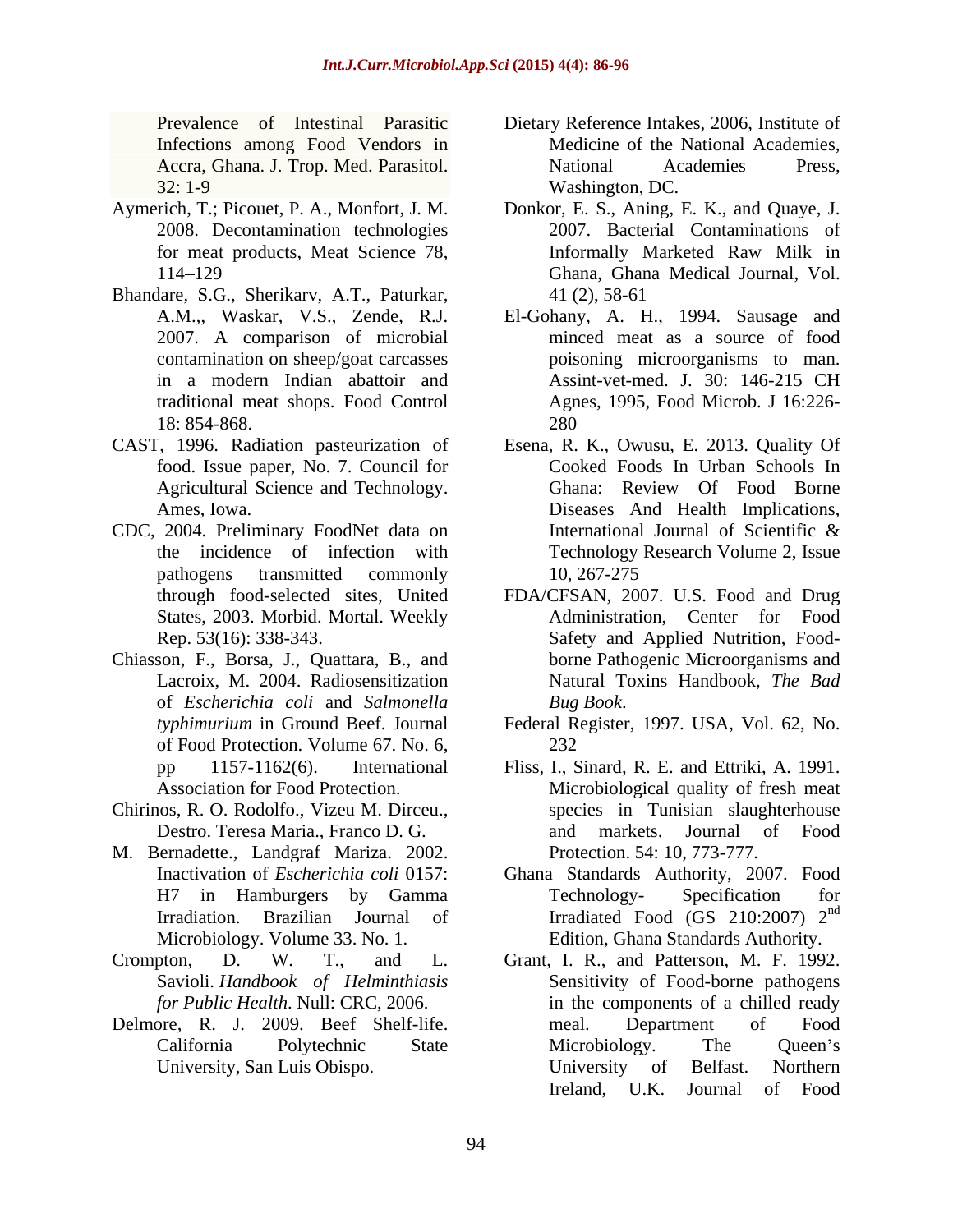Microbiology Volume 9. Issue 2, pp Consultancy Ltd. Accra, Ghana, pp 95-103.

- Gamage, S. D., Faith, N. G., Luchansky, J. Refrigeration (2°C) and Medium-Dose Medical Journal, 35: 162-167 1605(97)00073-1
- Delmore, G. Sofos, L. R., Schmidt, J. N., Obeng, A. K; Johnson, F. S. Appenteng, S.
- Ghana Standards Authority, 1990 a. Meat
- Ghana Standards Authority 1990 b. Meat and meat products: Code of hygienic
- Processing technology for Small to
- Safety of Fresh Meat. Woodhead
- Mathieu, A. M., Isigidi, B. K., Devriese L. A., Godard, C., Vanhoof, R. 1991.
- MOFA, 2008. Livestock Growth Trend Agricultural and Rural Development

175-236.

- B., Buege, D. R. and Ingham, S. C. 2010. Bacterial contamination in 1997, "Inhibition of Microbial Growth lettuce, tomatoes, beef and goat meat in Chub-Packed Ground Beef by from the Accra metropolis. Ghana Mensah, P.; Klemesu, M.; Hammond, A.S. Medical Journal, 35: 162-167
- (2.2 to 2.4 kGy) Irradiation," Monk, J. D., Beuchat, L. R. and Doyle, M. *International Journal of Food* P. 1995. Irradiation Inactivation of *Microbiology*, Vol. 37, No. 2-3, 1997, pp. 175-182. doi:10.1016/S0168- *Journal of Food Protection*, Vol. 58, Food-Borne Microorganisms," No. 2, 197-208.
- Smith, G. R. 1998. Decontamination O. 2013. Microbial Quality of Fresh of Inoculated Beef with Sequential Spraying treatments. Journal Food Kumbungu Districts of the Northern Science Volume 63, No. 5. pp 890-<br>Region of Ghana. International 893. Journal of Science and Technology Meat from Retail Outlets in Tolon and Region of Ghana. International Volume 2 No. 6, 423-428
- and meat products: Enumeration of Oivenen L., Mikkonen T., Haltia L., Karhula Microorganisms (GS-68). H., Saloniemi H. and Sukura A. 2002. practices for fresh meat (GS-69). *spiralis*. Acta Vet Scand 43 in Press. Risk Assessment of Different Feeding Stuffs Contaminated with *Trichinella*
- Heinz, G. and Huatzinger, P. 2007 Meat Olson, D. G. 1998. Irradiation of Foods. medium Scale Producers, RAP Food Technologists. Vol. 52. No. 1. Publication 2007/20, FAO Pp 58-59. Scientific Status Summary. Institute of Pp 58-59.
- Koutsoumanis, K. P. and Taoukis, P. 2005. Sackey, B. A., Mensah, P., Collison, E., and Meat safety, refrigerated storage and Sakyi-Dawson, E. 2001. transport: Modeling and management. *Campylobacter, Salmonella, Shigella* In: J. S. Sofos, Editor, Improving the and *Escherichia coli* in live and Publishing Ltd., Cambridge, UK, pp. **International** Journal of Food 503–561. Microbiology 71: 21-28. Sakyi-Dawson, E. 2001. dressed poultry in metropolitan Accra. International Journal of Food Microbiology 71: 21-28.
	- Smith, J. S. and Pillai, S. 2004. Irradiation and Food safety. IFT. Vol. 58. No. 11.
	- Characterization of *Staphylococcus*  Smith, T. and Lechman, C. 2003. Focus on *aureus* and *Salmonella* species strains *Trichinella* A Nematode parasite. isolated from bovine meat in Zaire, USDA-National Agriculture Library. USDA- National Agriculture Library.
	- International Journal of Food Sommers, C. H., and Boyd, G. 2006. Microbiology. 14; 119-126. Variations in the Radiation Sensitivity Study, 2007/2008**.** Oporhu with Complex Ready-to-Eat Foods. of Food-borne Pathogens Associated Journal of Radiation Physics and Chemistry. 75:773-778.